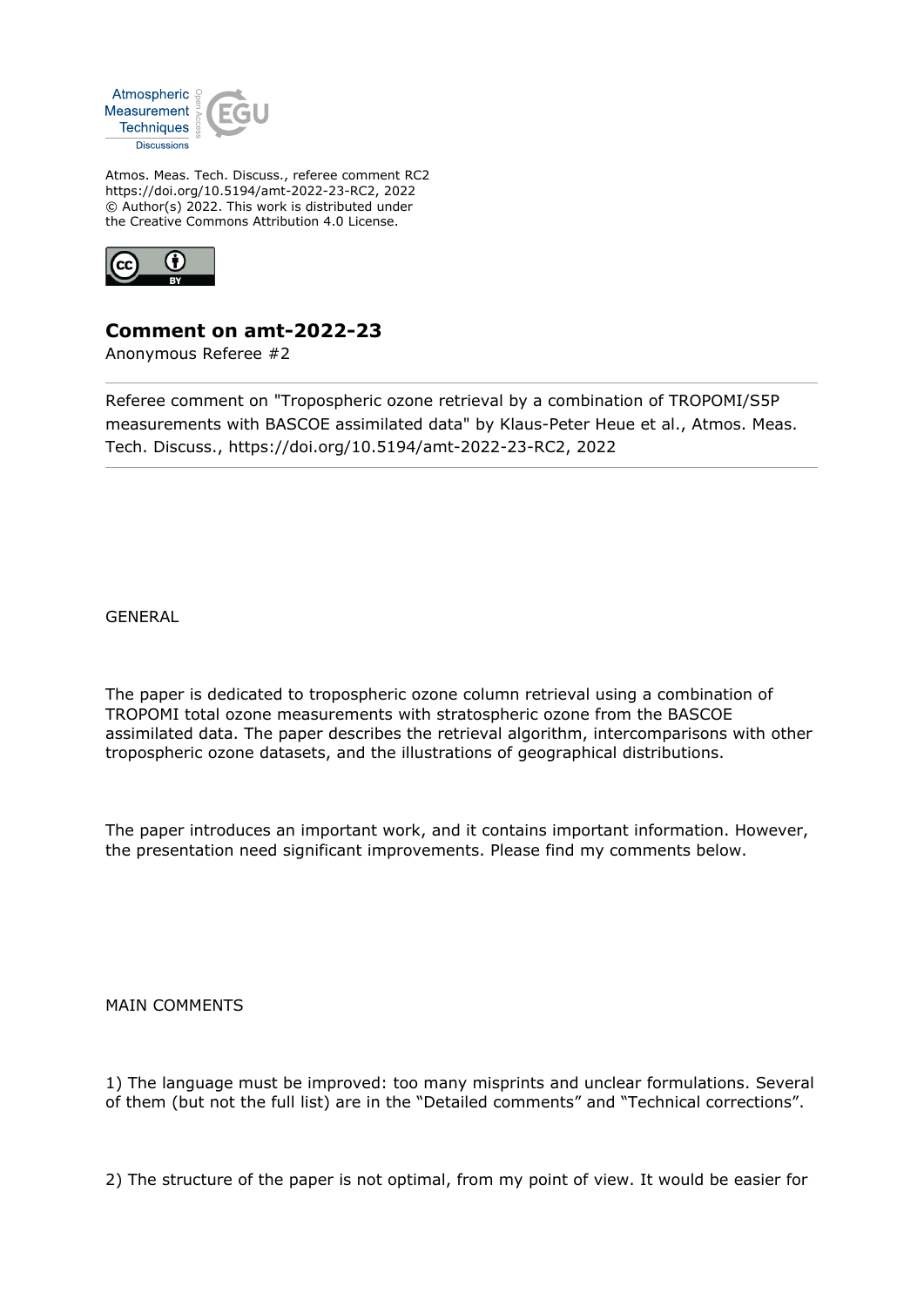reading, if comparison results would be placed immediately after a short description of other tropospheric datasets used for validation. I suggest: name Sect. 3: " Comparisons with other tropospheric datasets" with subsections like:

3.1. Comparison with TROPOMI\_CCD

3.1.1 TROPOMI\_CCD dataset

3.1.2 Comparison results

- 3.2 Comparisons with OMPS-MERRA-2
- … and so on for other datasets.

3) There is no information about S5P-BASCOE data availability.

4) All acronyms should be explained at first appearance (note that the abstract is considered separately).

5) It would be advantageous showing more details of global tropospheric ozone morphology, in particular, global maps in different seasons. This would also support subsequent illustrations of tropospheric ozone in specific regions.

## DETAILED COMMENTS

In Abstract, instead noting that the "algorithm is similar to the well established OMI-MLS or OMPS-MERRA-2 retrieval" (Lines 3-4), please say about the main principle of the retrieval (residual method). Information about temporal resolution and vertical coverage should be present in the abstract.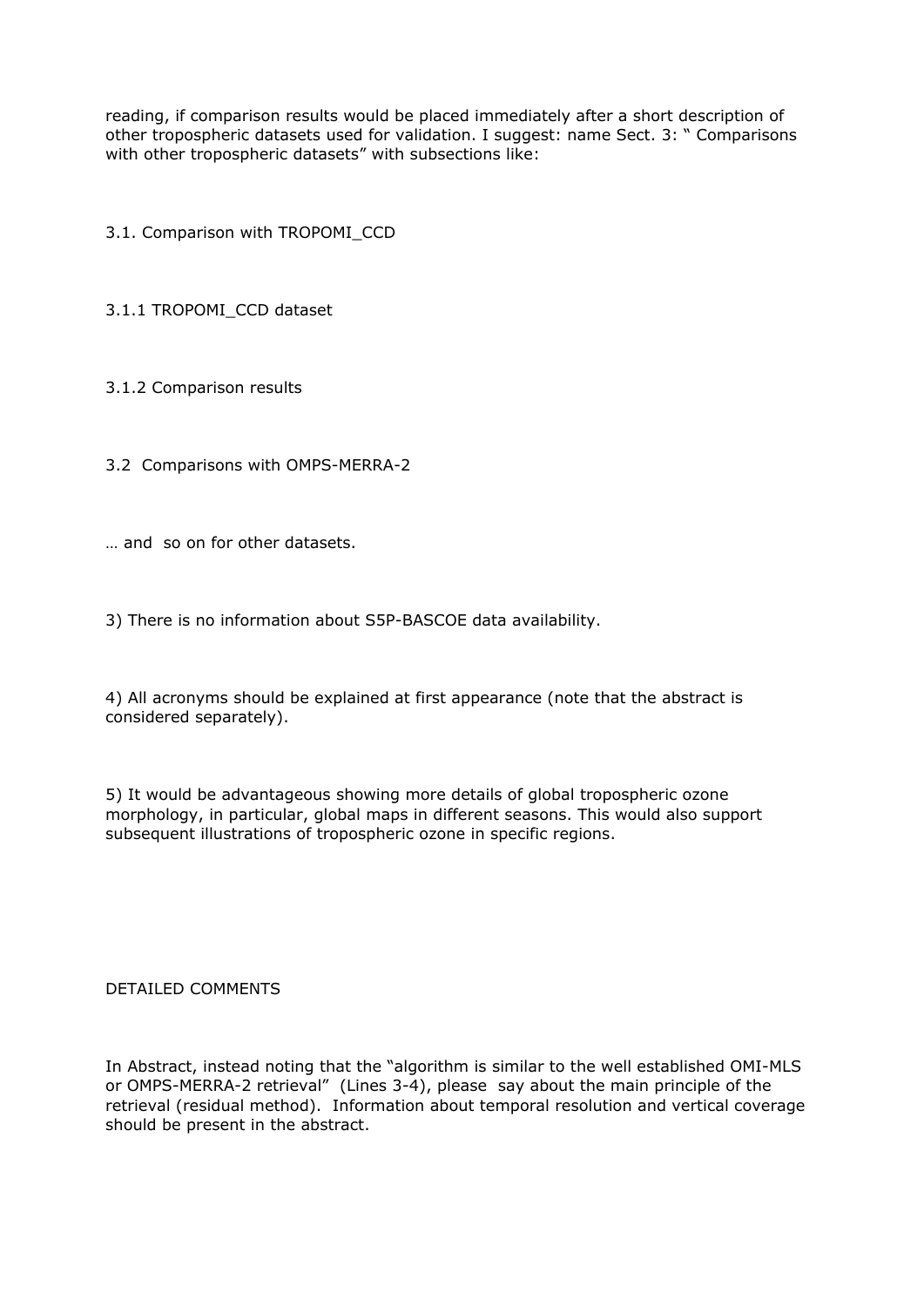Lines 31-32: A better formulation of the sentence is needed. MLS measures sometimes below the tropopause.

Lines 33-35: For OMI-MLS, both original and with assimilation datasets are available, this is worth to state more clearly.

Lines 37-39: Is SCIAMACHY retrieval approach similar or different compared to OMI-MLS? A short note would be useful.

Lines 53-54: Please be consistent: for other datasets, the validation results are not mentioned.

Lines 58-62: A link to CAMS tropospheric ozone data would be useful.

Lines 117-119: Is the bias stationary?

Line 128: "the correction is in the order of 2 DU" Is this the same as in Figure 2?

Line 131: "TROPOMI/S5P has a daily global coverage with a spatial resolution of 5.5 x 3.5 km2". This information is given above in the text and its repetition is not needed here.

Lines 157-159. I believe that even within tropics this approximation (uniformity in longitude) has an uncertainty. If known, it would be good to specify it.

Line 196: OMPS-MLS -> OMPS-MERRA-2 ?

Lines 200-205: Do I understand correctly that not all available ozonesonde data are used? A map showing location of sounding stations, preferably with coloring according to number of observations, would be useful.

Lines 220-221: "The stripe in the south is caused by a well known and documented retrieval problem in the CCD data." A reference or an explanation would be useful.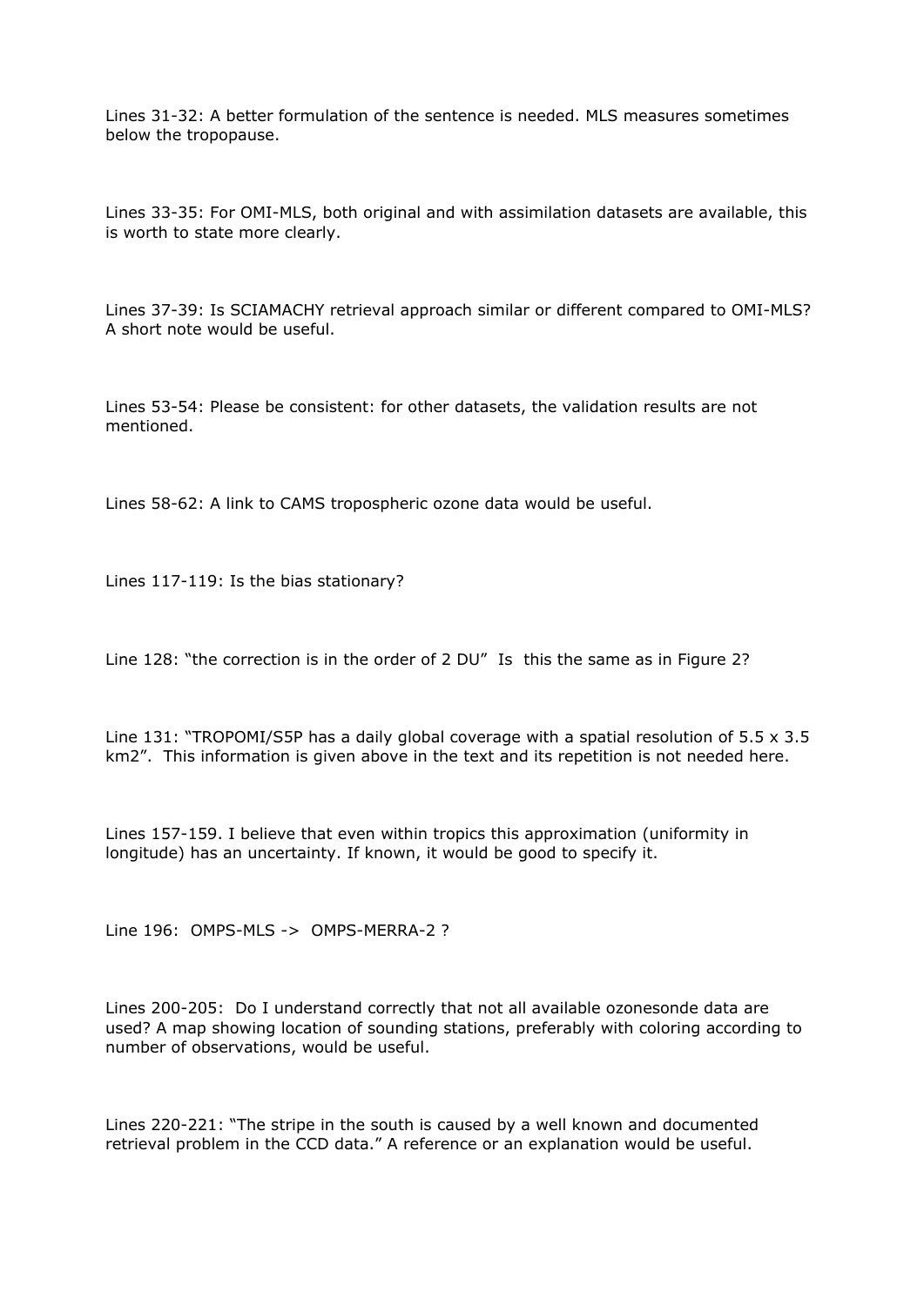Figure 6 and discussion: Note also different spatial pattern, with large values over oceans in NH in S5P-BASCOE. Is this due to different tropopause height definition? To evaluate this, difference in tropospheric ozone column in Figure 7 should be for the same period as in Figure 6, and presented with the same color scaling.

Line 246: "For BASCOE data after August 1 " which year?

Lines 251-252 :" The influence of the different tropopause definitions on the tropospheric ozone is about 1-2 DU" According to Fig.7, it can be up to 10-15 DU.

Lines 262-263: " This allows ... and the potential deviations might be separated" Rephrasing is needed

Lines 264-266: "In version 2 of UPAS a new albedo retrieval scheme was implemented (Loyola et al., 2020) and respective comparison improved significantly. " Are these improvements with respect to UPAS v 1? If this is not show, there is no need to mention.

Line 268: "This deviation propagates into the tropospheric column…" I do not see strong correlation between deviations of full and tropospheric ozone columns (Figure 9 bottom).

Line 270: Any reference on presentation by W. Steinbrecht?

Lines 271-272: "The ozone effective temperature is not considered in the Dobson spectrometer observations and the sonde data are scaled to the Dobson total ozone column." What is the consequence for data quality?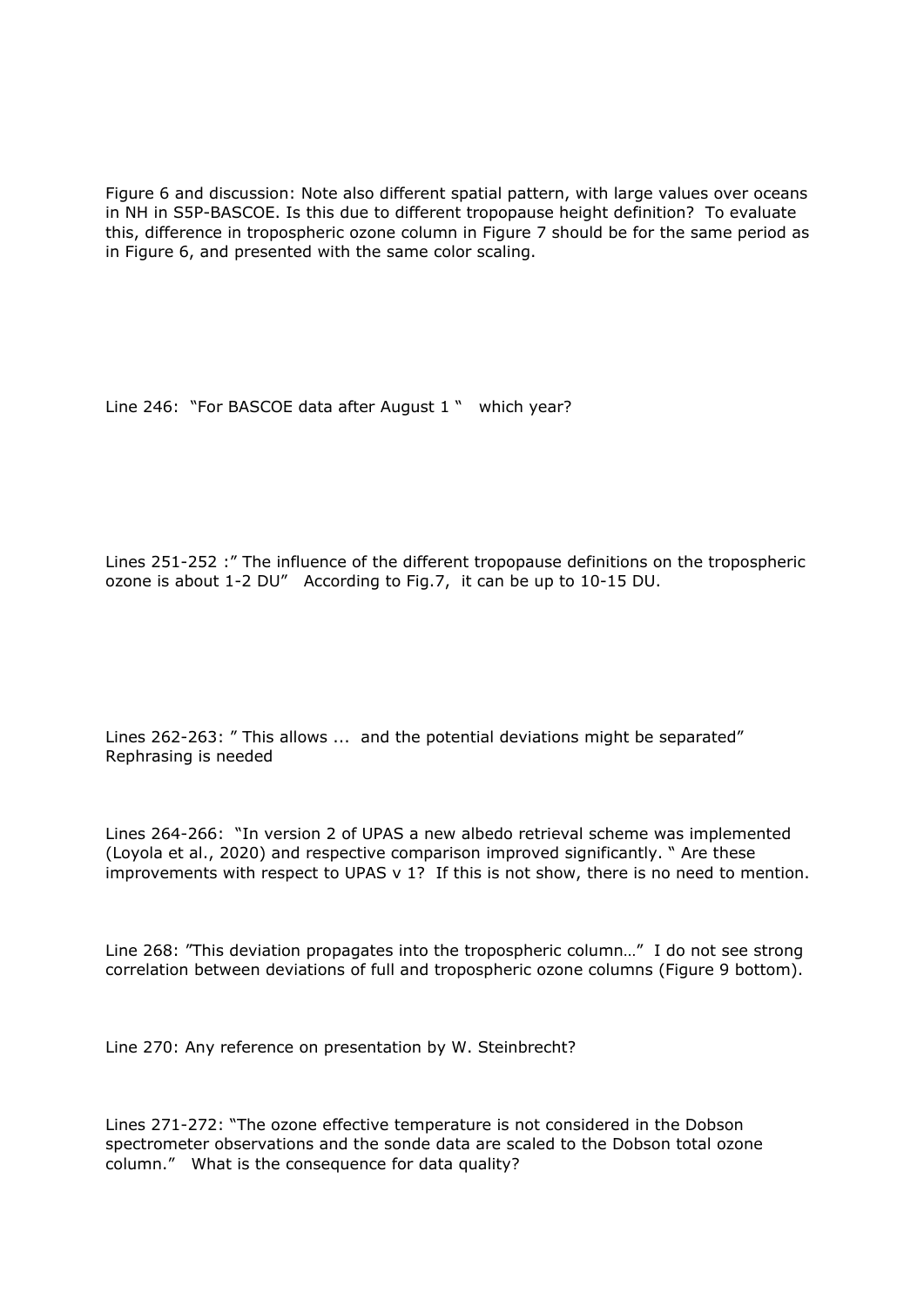Figure 10: The latitudes with zero collocations should be removed. Please add zero line and use better scaling. The caption says: "The stars indicate the mean of the tropospheric observations closest to the stations". Why some values indicated by stars are negative (for example, for 25N)? Is this correct? Deviations and absolute values should be shown either on different vertical axes with distinct colors, or stars should be removed.

Line 286: "In the tropics the typical wave one-pattern is found…" Since this pattern is not related to wave activity, I believe, it should not be called "wave-one pattern".

Sect 5.1. It would be advantageous to show also the seasonal dependence of total global maps. This would be useful in the discussions below. Figure 11 can have subplots corresponding to different seasons.

Sect. 5.2 Please explain the shift to the ocean and not observing strong ozone enhancement over Africa.

Section 5.3: For Europe and Mediterranean, I suggest using the cities, for which also ground-based observations are available. Adding the curves from ground-based observations to Figure 13 would confirm the validity of S5P-BASCOE time series

Lines 322-324: "When the different …. data product is reasonable" This needs rephrasing. You probably mean "the data agreement is reasonable".

Lines 330-333. This paragraph on future plans looks strange in the middle on conclusions.The second sentence is not clear, in particular, why long-term dataset is needed for evaluation of COVID-19 lockdown measures.

TECHNICAL CORRECTIONS